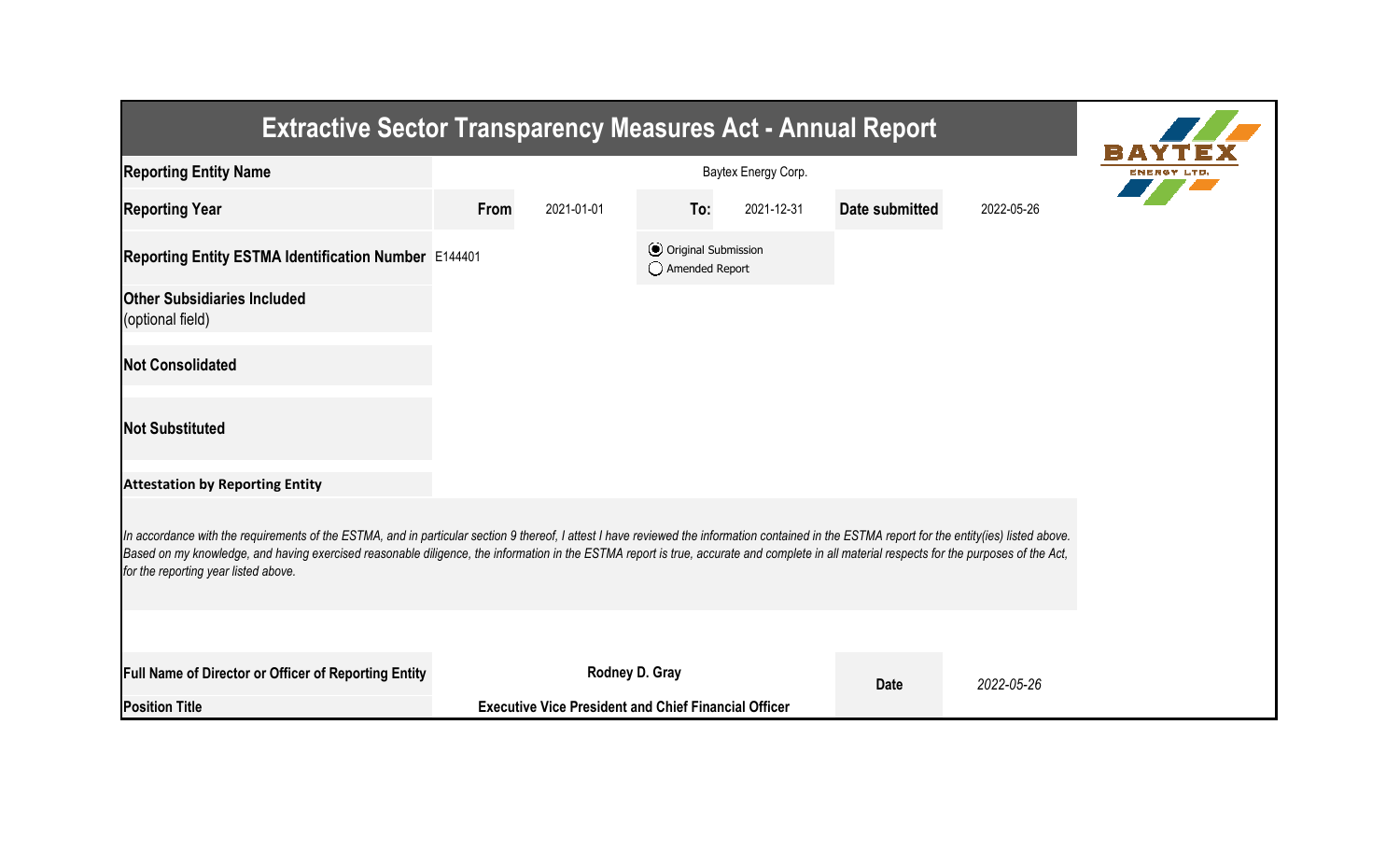| Extractive Sector Transparency Measures Act - Annual Report                                                                                                                      |                                                                                        |                                                                                 |                    |                            |                     |                                |                               |                  |                                               |                                      |                                                                                                                                                                                                                                                                                                                                       |  |
|----------------------------------------------------------------------------------------------------------------------------------------------------------------------------------|----------------------------------------------------------------------------------------|---------------------------------------------------------------------------------|--------------------|----------------------------|---------------------|--------------------------------|-------------------------------|------------------|-----------------------------------------------|--------------------------------------|---------------------------------------------------------------------------------------------------------------------------------------------------------------------------------------------------------------------------------------------------------------------------------------------------------------------------------------|--|
| <b>Reporting Year</b><br><b>Reporting Entity Name</b><br><b>Reporting Entity ESTMA</b><br><b>Identification Number</b><br><b>Subsidiary Reporting Entities (if</b><br>necessary) | From:                                                                                  | 2021-01-01<br>Baytex Energy Corp.<br>E144401                                    | To:                | 2021-12-31                 |                     | Currency of the Report CAD     |                               |                  |                                               |                                      |                                                                                                                                                                                                                                                                                                                                       |  |
|                                                                                                                                                                                  | <b>Payments by Payee</b>                                                               |                                                                                 |                    |                            |                     |                                |                               |                  |                                               |                                      |                                                                                                                                                                                                                                                                                                                                       |  |
| <b>Country</b>                                                                                                                                                                   | Payee Name <sup>1</sup>                                                                | Departments, Agency, etc<br>within Payee that Received<br>Payments <sup>2</sup> | <b>Taxes</b>       | <b>Royalties</b>           | Fees                | <b>Production Entitlements</b> | <b>Bonuses</b>                | <b>Dividends</b> | Infrastructure<br><b>Improvement Payments</b> | <b>Total Amount paid to</b><br>Payee | Notes <sup>34</sup>                                                                                                                                                                                                                                                                                                                   |  |
| Canada                                                                                                                                                                           | FEDERAL GOVERNMENT OF CANADA                                                           |                                                                                 |                    |                            | 120,000             |                                |                               | $\sim$           |                                               | 120,000                              | RECEIVER GENERAL FOR CANADA,<br>INDIAN OIL AND GAS CANADA                                                                                                                                                                                                                                                                             |  |
| Canada - Alberta                                                                                                                                                                 | PROVINCE OF ALBERTA                                                                    |                                                                                 |                    | 37,880,000                 | 5,270,000           |                                | 1,390,000                     |                  |                                               |                                      | ALBERTA ENERGY REGULATOR,<br>ALBERTA PETROLEUM MARKETING<br>COMMISSION, GOVERNMENT OF<br>ALBERTA, ALBERTA MINISTER OF<br>44,540,000 FINANCE, PROVINCIAL<br>TREASURER OF ALBERTA<br>Royalties paid in-kind total \$2.6MM<br>and are valued at the fair market value<br>of the volumes taken in-kind at the<br>time of the transaction. |  |
| Canada -Saskatchewan                                                                                                                                                             | PROVINCE OF SASKATCHEWAN                                                               |                                                                                 |                    | 31,640,000                 | 2,560,000           |                                | 240,000                       |                  |                                               |                                      | MINISTER OF FINANCE.<br>SASKATCHEWAN INDUSTRY AND<br>RESOURCES, SASKATCHEWAN<br>MINISTRY OF THE ECONOMY,<br>34,440,000 SASKATCHEWAN MINISTRY OF<br>AGRICULTURE, SASKATCHEWAN<br>MINISTRY OF ENVIRONMENT,<br>SASKATCHEWAN WATER<br>SECURITY AGENCY                                                                                     |  |
| Canada                                                                                                                                                                           | BRAZEAU COUNTY                                                                         |                                                                                 | 320,000            | $\sim$                     | $\sim$              | $\sim$                         | $\sim$                        | $\sim$           | $\sim$ $-$                                    | 320,000                              |                                                                                                                                                                                                                                                                                                                                       |  |
| Canada                                                                                                                                                                           | <b>CLEARWATER COUNTY</b>                                                               |                                                                                 | 340,000            | ie il                      | $\sim$              | $\sim$                         | $\sim$ .                      | $\sim$           | $\sim$ 1                                      | 340,000                              |                                                                                                                                                                                                                                                                                                                                       |  |
| Canada<br>Canada                                                                                                                                                                 | COUNTY OF VERMILION RIVER NO. 24<br>COUNTY OF WETASKIWIN NO. 10                        |                                                                                 | 300,000<br>230,000 | $\sim$<br>$\sim$           | $\sim$<br>$\sim$    | $\sim$<br>$\sim$               | $\sim$<br>$\mathcal{L}^{\pm}$ | $\sim$<br>$\sim$ | $\sim$<br>$\sim$                              | 300,000<br>230.000                   |                                                                                                                                                                                                                                                                                                                                       |  |
| Canada                                                                                                                                                                           | MUNICIPAL DISTRICT OF BONNYVILLE NO. 87                                                |                                                                                 | 360,000            | $\sim$                     | $\sim$              | $\sim$                         | $\sim$                        | $\sim$           | $\sim$                                        | 360,000                              |                                                                                                                                                                                                                                                                                                                                       |  |
| Canada                                                                                                                                                                           | MUNICIPAL DISTRICT OF SMOKY RIVER NO.130                                               |                                                                                 | 310,000            | $\sim$                     | G.                  | $\mathcal{L}^{\pm}$            | $\sim$                        | $\sim$           | $\sim$                                        | 310,000                              |                                                                                                                                                                                                                                                                                                                                       |  |
| Canada                                                                                                                                                                           | MUNICIPAL DISTRICT OF TABER NO. 14                                                     |                                                                                 | 110,000            | $\sim$                     | $\sim$              | $\sim$                         | $\sim$                        | $\sim$           | $\sim$                                        | 110,000                              |                                                                                                                                                                                                                                                                                                                                       |  |
| Canada                                                                                                                                                                           | NORTHERN SUNRISE COUNTY                                                                |                                                                                 | 5,230,000          | is 11                      | - 1                 | $\sim$ .                       | $\sim$                        | $\sim$           | $\sim$ $\sim$                                 | 5,230,000                            |                                                                                                                                                                                                                                                                                                                                       |  |
| Canada<br>Canada                                                                                                                                                                 | RURAL MUNICIPALITY OF ANTELOPE PARK NO. 322<br>RURAL MUNICIPALITY OF BRITANNIA NO. 502 |                                                                                 | 170,000<br>540,000 | $\sim$ $^{-1}$<br>$\sim$ . | $\sim$<br>$\sim$    | $\sim$<br>$\sim$               | $\sim$<br>$\sim$              | $\sim$<br>$\sim$ | $\sim$<br>$\sim$                              | 170,000<br>540,000                   |                                                                                                                                                                                                                                                                                                                                       |  |
| Canada                                                                                                                                                                           | RURAL MUNICIPALITY OF CHESTERFIELD NO. 261                                             |                                                                                 | 280,000            | $\sim$ $^{-1}$             | $\sim$              | $\sim$                         | $\sim$                        | $\sim$           | $\sim$                                        | 280,000                              |                                                                                                                                                                                                                                                                                                                                       |  |
| Canada                                                                                                                                                                           | RURAL MUNICIPALITY OF ELDON NO. 471                                                    |                                                                                 | 720,000            | $\sim$                     | $\omega_{\rm c}$    | $\sim$                         | $\omega_{\rm{eff}}$           | $\sim$           | $\sim$                                        | 720,000                              |                                                                                                                                                                                                                                                                                                                                       |  |
| Canada                                                                                                                                                                           | RURAL MUNICIPALITY OF FRENCHMAN BUTTE NO. 51                                           |                                                                                 | 370,000            | $\sim$                     | $\sim$              | $\sim$                         | $\sim$                        | $\sim$           | $\sim$                                        | 370,000                              |                                                                                                                                                                                                                                                                                                                                       |  |
| Canada                                                                                                                                                                           | RURAL MUNICIPALITY OF HILLSDALE NO. 440                                                |                                                                                 | 1,900,000          | $\sim$ $\sim$              | $\sim$              | $\sim$ .                       | $\sim$ .                      | $\sim$           | $\sim$                                        | 1,900,000                            |                                                                                                                                                                                                                                                                                                                                       |  |
| Canada                                                                                                                                                                           | RURAL MUNICIPALITY OF KINDERSLEY NO.290                                                |                                                                                 | 1,800,000          | $\sim$ $-$                 | 530,000             | $\sim$ $-$                     | $\sim$                        | $\sim$           | 150,000                                       | 2,480,000                            |                                                                                                                                                                                                                                                                                                                                       |  |
| Canada                                                                                                                                                                           | RURAL MUNICIPALITY OF MONET NO. 257                                                    |                                                                                 | 1,480,000          | $\sim$ 1                   | $\omega_{\rm{eff}}$ | $\sim 1$                       | A.                            | $\sim$           | $\sim$                                        | 1,480,000                            |                                                                                                                                                                                                                                                                                                                                       |  |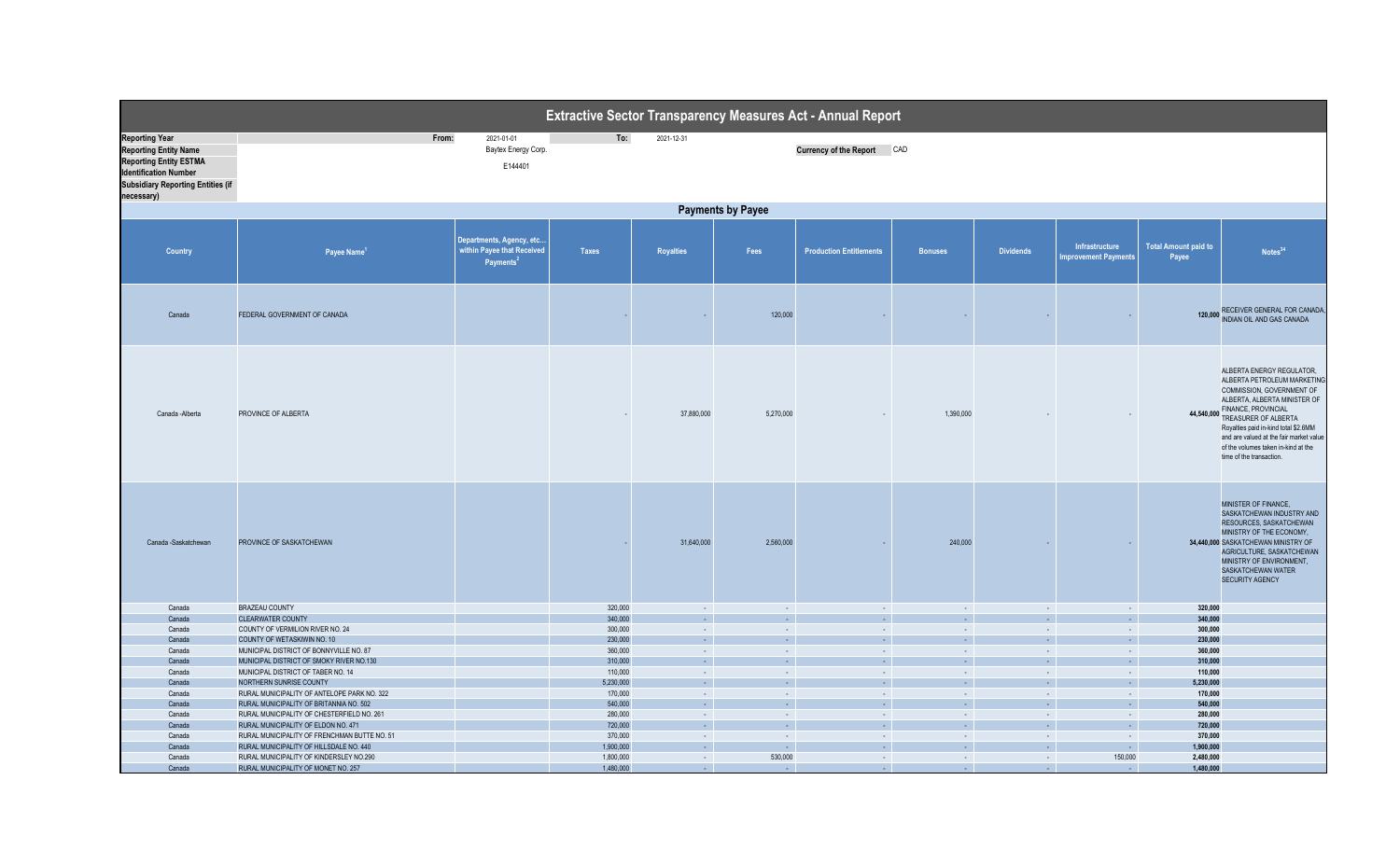| <b>Extractive Sector Transparency Measures Act - Annual Report</b>                                                                                                 |                                                                      |                                                                                 |                    |                   |                  |                                |                             |                  |                                               |                                      |                                                                                                                                                |  |
|--------------------------------------------------------------------------------------------------------------------------------------------------------------------|----------------------------------------------------------------------|---------------------------------------------------------------------------------|--------------------|-------------------|------------------|--------------------------------|-----------------------------|------------------|-----------------------------------------------|--------------------------------------|------------------------------------------------------------------------------------------------------------------------------------------------|--|
| <b>Reporting Year</b><br><b>Reporting Entity Name</b><br>Reporting Entity ESTMA<br>Identification Number<br><b>Subsidiary Reporting Entities (if</b><br>necessary) | From:                                                                | 2021-01-01<br>Baytex Energy Corp.<br>E144401                                    | To:                | 2021-12-31        |                  | <b>Currency of the Report</b>  | CAD                         |                  |                                               |                                      |                                                                                                                                                |  |
| <b>Payments by Payee</b>                                                                                                                                           |                                                                      |                                                                                 |                    |                   |                  |                                |                             |                  |                                               |                                      |                                                                                                                                                |  |
| Country                                                                                                                                                            | Payee Name <sup>1</sup>                                              | Departments, Agency, etc<br>within Payee that Received<br>Payments <sup>2</sup> | <b>Taxes</b>       | <b>Royalties</b>  | Fees             | <b>Production Entitlements</b> | <b>Bonuses</b>              | <b>Dividends</b> | Infrastructure<br><b>Improvement Payments</b> | <b>Total Amount paid to</b><br>Payee | Notes <sup>34</sup>                                                                                                                            |  |
| Canada                                                                                                                                                             | RURAL MUNICIPALITY OF OAKDALE NO. 320                                |                                                                                 | 1,780,000          | $\sim$            | $\sim$           | $\sim$                         | $\sim$                      | $\sim$           | $\sim$                                        | 1,780,000                            |                                                                                                                                                |  |
| Canada                                                                                                                                                             | RURAL MUNICIPALITY OF PRAIRIEDALE NO. 321                            |                                                                                 | 560,000            | $\sim$            | $\sim$           | ÷.                             | $\mathcal{L}^{\mathcal{A}}$ | $\sim$           | $\sim$                                        | 560,000                              |                                                                                                                                                |  |
| Canada                                                                                                                                                             | RURAL MUNICIPALITY OF PROGRESS NO. 351                               |                                                                                 | 820,000            | $\sim$            | $\sim$           | $\sim$                         | $\sim$                      | $\sim$           | $\sim$                                        | 820,000                              |                                                                                                                                                |  |
| Canada                                                                                                                                                             | RURAL MUNICIPALITY OF SNIPE LAKE NO. 259                             |                                                                                 | 1,040,000          | $\sim$            | $\sim$           | G.                             | $\sim$                      | $\sim$           | 150,000                                       | 1,190,000                            |                                                                                                                                                |  |
| Canada                                                                                                                                                             | RURAL MUNICIPALITY OF WILTON NO. 472                                 |                                                                                 | 450,000            | $\sim$<br>$\sim$  | $\sim$<br>$\sim$ | $\sim$<br>÷.                   | $\sim$<br>$\sim$            | $\sim$           | $\sim$ $-$                                    | 450,000                              |                                                                                                                                                |  |
| Canada                                                                                                                                                             | RURAL MUNICIPALITY OF WINSLOW NO.319                                 |                                                                                 | 150,000            |                   |                  |                                |                             | $\sim$           | <b>Contract</b>                               | 150,000                              |                                                                                                                                                |  |
| Canada<br>Canada                                                                                                                                                   | SPECIAL AREAS BOARD<br><b>STURGEON COUNTY</b>                        |                                                                                 | 540,000<br>360,000 | $\sim$            | $\sim$<br>$\sim$ | $\sim$<br>G.                   | $\sim$<br>$\sim$            | $\sim$           | $\sim$                                        | 540,000<br>360,000                   |                                                                                                                                                |  |
| Canada                                                                                                                                                             | <b>HEARTLAND FIRST NATIONS</b>                                       |                                                                                 |                    | $\sim 10$         | 320,000          | $\sim$                         | $\sim$                      | $\sim$           | $\sim$<br>$\sim$ $-$                          | 320,000                              |                                                                                                                                                |  |
| Canada                                                                                                                                                             | PEAVINE METIS SETTLEMENT ASSOCIATION                                 |                                                                                 | $\sim$<br>$\sim$   | $\sim$<br>700,000 | 280,000          | $\sim$                         | 1,510,000                   | $\sim$<br>$\sim$ | 500,000                                       | 2,990,000                            |                                                                                                                                                |  |
| United States of America                                                                                                                                           | <b>KARNES COUNTY</b>                                                 |                                                                                 | 5,440,000          |                   |                  |                                |                             |                  |                                               |                                      | Payments made in U.S. dollars have<br>5,440,000 been converted to Canadian dollars<br>using the December 31, 2021<br>exchange rate of 1.2656.  |  |
| United States of America                                                                                                                                           | STATE OF TEXAS                                                       |                                                                                 | 440,000            | 21,000,000        |                  |                                |                             |                  |                                               |                                      | Payments made in U.S. dollars have<br>21,440,000 been converted to Canadian dollars<br>using the December 31, 2021<br>exchange rate of 1.2656. |  |
| <b>Additional Notes:</b>                                                                                                                                           | All reported payments have been rounded to the nearest CDN \$10,000. |                                                                                 |                    |                   |                  |                                |                             |                  |                                               |                                      |                                                                                                                                                |  |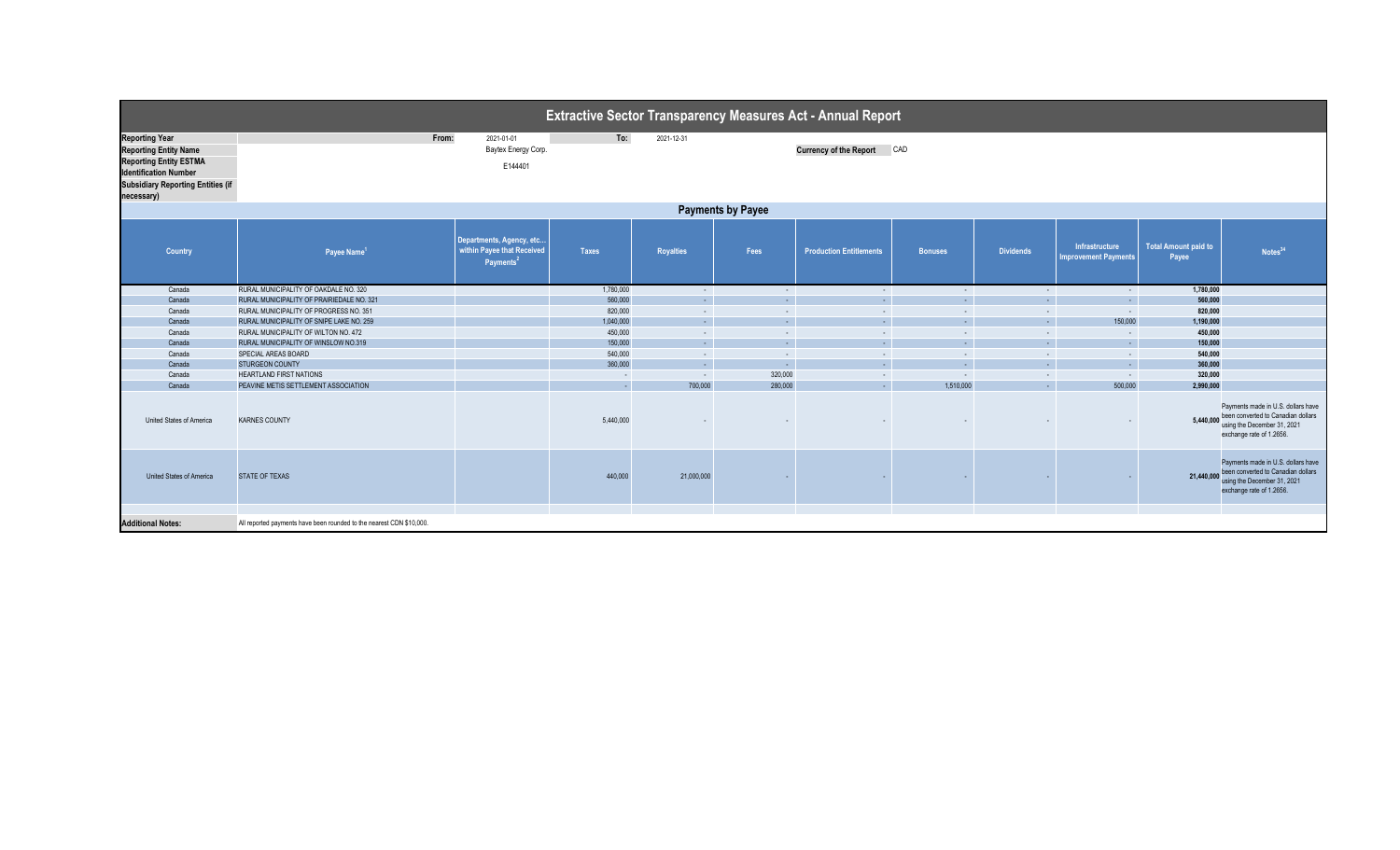| <b>Extractive Sector Transparency Measures Act - Annual Report</b>                                                                                                               |                           |                                                                      |                                       |            |                                      |                |                  |                                                      |                                        |                                                                                                                                        |  |  |
|----------------------------------------------------------------------------------------------------------------------------------------------------------------------------------|---------------------------|----------------------------------------------------------------------|---------------------------------------|------------|--------------------------------------|----------------|------------------|------------------------------------------------------|----------------------------------------|----------------------------------------------------------------------------------------------------------------------------------------|--|--|
| <b>Reporting Year</b><br><b>Reporting Entity Name</b><br><b>Reporting Entity ESTMA</b><br><b>Identification Number</b><br><b>Subsidiary Reporting Entities (if</b><br>necessary) | From:                     | 2021-01-01                                                           | To:<br>Baytex Energy Corp.<br>E144401 | 2021-12-31 | <b>Currency of the Report</b><br>CAD |                |                  |                                                      |                                        |                                                                                                                                        |  |  |
| <b>Payments by Project</b>                                                                                                                                                       |                           |                                                                      |                                       |            |                                      |                |                  |                                                      |                                        |                                                                                                                                        |  |  |
| <b>Country</b>                                                                                                                                                                   | Project Name <sup>1</sup> | <b>Taxes</b>                                                         | <b>Royalties</b>                      | Fees       | <b>Production Entitlements</b>       | <b>Bonuses</b> | <b>Dividends</b> | <b>Infrastructure</b><br><b>Improvement Payments</b> | <b>Total Amount paid by</b><br>Project | Notes <sup>23</sup>                                                                                                                    |  |  |
| Canada                                                                                                                                                                           | CONVENTIONAL              | 1,620,000                                                            | 2,480,000                             | 1,290,000  | $\omega_{\rm{eff}}$                  | 60,000         | $\sim 10$        | $\sim$                                               | 5,450,000                              |                                                                                                                                        |  |  |
| Canada                                                                                                                                                                           | <b>DUVERNAY</b>           | 220,000                                                              | 990,000                               | 130,000    | $\sim$                               | 80,000         | $\sim$           | $\sim$                                               | 1,420,000                              |                                                                                                                                        |  |  |
| Canada                                                                                                                                                                           | <b>LLOYDMINSTER</b>       | 5,380,000                                                            | 20,460,000                            | 2,960,000  | $\omega_{\rm{eff}}$                  | 340,000        | $\sim 10$        | $\sim$                                               | 29,140,000                             |                                                                                                                                        |  |  |
| Canada                                                                                                                                                                           | PEACE RIVER               | 5,490,000                                                            | 31,570,000                            | 2,410,000  | $\sim$                               | 2,590,000      | $\sim$           | 500,000                                              | 42,560,000                             |                                                                                                                                        |  |  |
| Canada                                                                                                                                                                           | <b>VIKING</b>             | 7,450,000                                                            | 14,720,000                            | 2,290,000  | $\omega_{\rm c}$                     | 70,000         | $\Delta \sim 1$  | 300,000                                              | 24,830,000                             |                                                                                                                                        |  |  |
| United States of America                                                                                                                                                         | <b>USA</b>                | 5,880,000                                                            | 21,000,000                            |            |                                      |                |                  |                                                      | 26,880,000                             | Payments made in U.S.<br>dollars have been converted<br>to Canadian dollars using the<br>December 31, 2021<br>exchange rate of 1.2656. |  |  |
|                                                                                                                                                                                  |                           |                                                                      |                                       |            |                                      |                |                  |                                                      |                                        |                                                                                                                                        |  |  |
| <b>Additional Notes<sup>3</sup>:</b>                                                                                                                                             |                           | All reported payments have been rounded to the nearest CDN \$10,000. |                                       |            |                                      |                |                  |                                                      |                                        |                                                                                                                                        |  |  |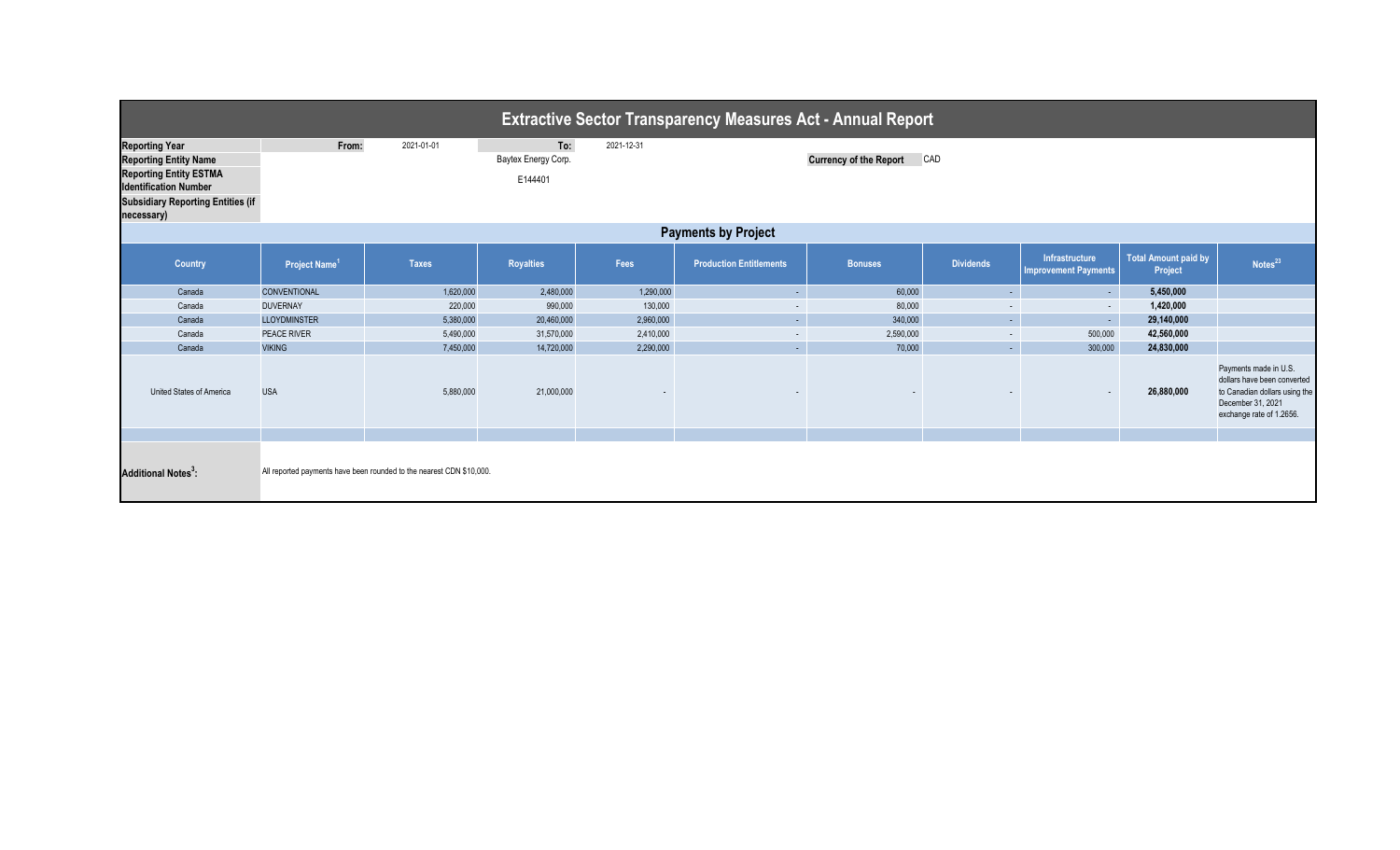

Extractive Sector Transparency Measures Act



# **INTRODUCTION**

Baytex Energy Corp. and its subsidiaries (collectively the "Company" or "Baytex") has prepared the follow ing report (the "Report") of payments made to government entities for the year ended December 31, 2021 as required by the *Extractive Sector Transparency Measures Act*, S.C. 2014, c.39, s.376 ("ESTMA" or "the Act").

In addition to the payments required to be reported under the Act, Baytex makes broader socio-economic contributions to the local areas in w hich w e operate that are outside the scope of this report. Information pertaining to these contributions is included in Baytex's 2020 Sustainability Report available on the Company's w ebsite at [w ww.baytexenergy.com.](http://www.baytexenergy.com/) Baytex's 2021 Sustainability Report w ill be released in the summer of 2022.

#### **BASIS OF PREPARATION**

The Report is presented in Canadian Dollars and has been prepared in accordance w ith the requirements of the Act and the Natural Resources Canada Technical Reporting Specifications. Payments made in a foreign currency are translated into Canadian dollars at the year-end exchange rate, as allow ed in the Technical Reporting Specifications. The purpose of the Technical Reporting Specifications is to provide the form and manner specifications for the reporting process. The follow ing is a summary of judgements and definitions that Baytex has made in preparation of the Report.

#### *Payee*

A payee is:

- a) Any government in Canada or in a foreign state;
- b) A body that is established by tw o or more governments;
- c) Any trust, board, commission, corporation or body or other authority that is established to exercise or perform, or that exercises or performs, a pow er, duty or function of a government for a government referred to in a) above or a body referred to in b) above.

Payees include governments at any level, including national, regional, state/provincial, local/municipal levels, as w ell as Indigenous governments. Payees include Crow n corporations and other state-ow ned enterprises that are exercising or performing a pow er, duty or function of government.

Where practical, the name of the department, agency or other body of the payee that received the payment is disclosed.

#### *Activities within the scope of the Act*

Payments made by Baytex to payees arising from the commercial development of oil, gas and minerals ("commercial development") are disclosed in this Report. This Report includes payments related to initial processing activities that are integrated w ith the Company's extraction operations and comprise commercial development. Payments that are not related to commercial development, as defined by ESTMA and the Technical Reporting Specifications, are excluded from this Report.

#### *Project*

Payments are reported at a project level except for payments that are not attributable to a specific project and are reported at the entity level. Corporate income taxes, w hich are not typically levied at a project level, are an example of this.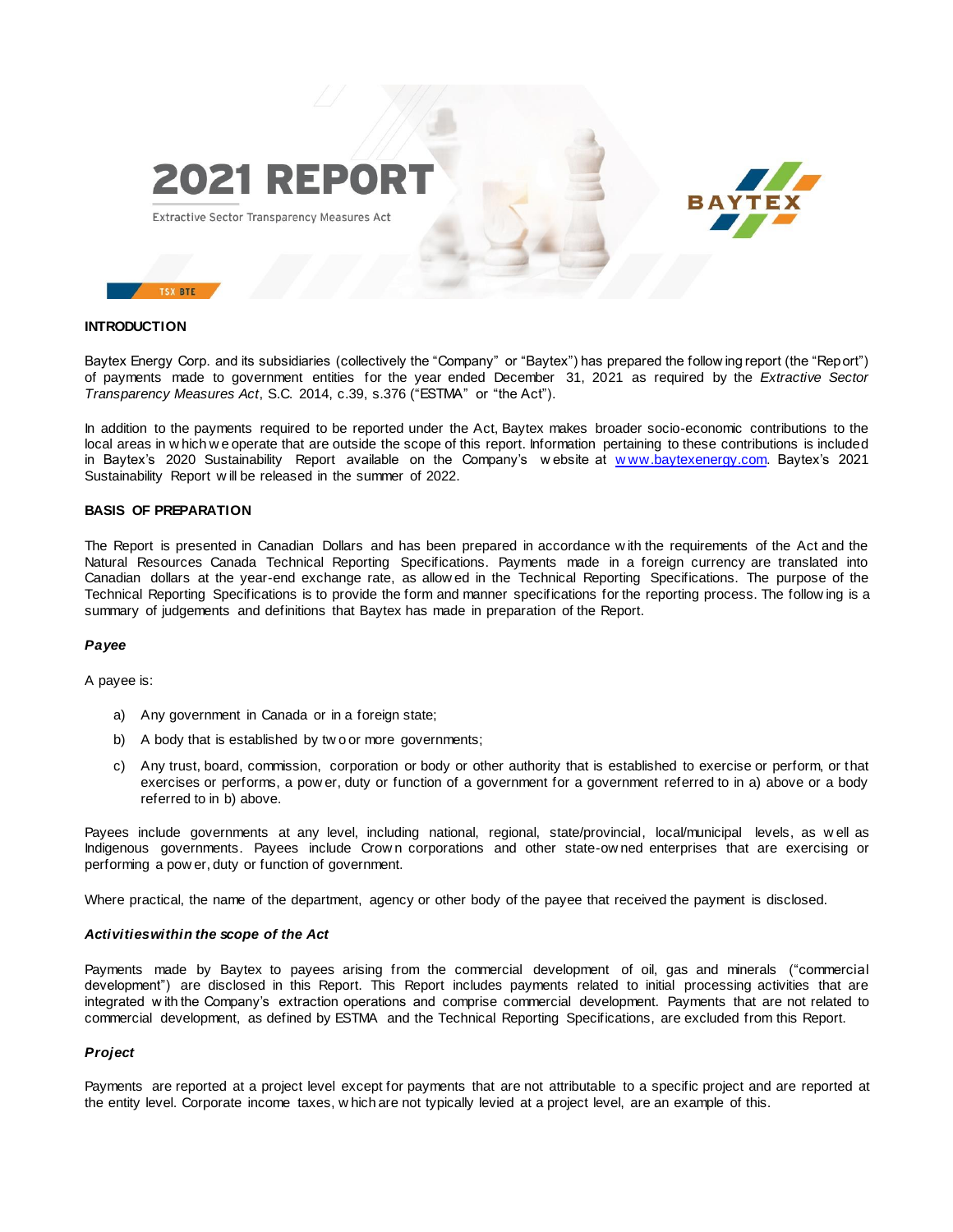A "project" is defined as the operational activities that are governed by a single contract, license, lease, concession or similar legal agreement and form the basis for payment liabilities w ith a government. How ever, if multiple such agreements are substantially interconnected, the agreements are grouped into a single "project" for reporting purposes, as permitted under the Act and the Technical Reporting Specifications.

## *Cash and in-kind payments*

Payments are reported on a cash basis, meaning that they are reported in the period in w hich they are paid. In-kind payments are converted to an equivalent cash value based on the most appropriate and relevant valuation method for each payment, w hich can be at cost or market value or such value as stated in the contract.

Payments to the same payee that meet or exceed CAD\$100,000 in one category of payment are disclosed and are rounded to the nearest CAD\$10,000.

#### *Refunds, rebates and credits*

Amounts paid to payees have been reported at the amounts paid by Baytex, including instances w here an applicable credit or rebate reduces the amount payable, to reflect the net cash payment to the payee. Cash refunds or rebates received from payees have not been reported w here they have not been applied as a credit to amounts ow ing.

## *Operatorship*

Baytex often conducts joint venture operations w ith other entities for commercial development. Typically one entity, the operator, makes payments on behalf of all parties and is reimbursed by the non-operating venture partners. Where Baytex makes a reportable payment, the full amount paid is disclosed, regardless of w hether Baytex is the operator or could subsequently be reimbursed by its non-operating venture partners.

Payments made by other entities w ith w hich Baytex has joint control or arrangement are excluded from this Report, w ith the exception of certain payments made for our non-operated properties w here the operator is not subject to the Act. As such, we have reported the net payments the operator made on our behalf using the best information available.

### **PAYMENT CATEGORIES**

The information is reported under the follow ing payment categories.

#### *Taxes*

This payment category includes taxes levied on income, profit and production. Taxes reported include corporate income tax, property taxes and certain provincial resource surcharges that relate to commercial development. Consumption taxes, personal income taxes, sales taxes and taxes w ithheld by others on behalf of the Company, as w ell as tax refunds received are excluded.

#### *Royalties*

These are payments for the rights to extract oil and natural gas resources and include in-kind royalties.

#### *Fees*

Fees include payments for rental fees, entry fees, regulatory charges and other considerations for licenses, permits and/or concessions required in order to gain access to an area w here extractive activities are performed. Amounts paid in ordinary course commercial transactions in exchange for services or goods provided by a payee are excluded.

## *Production entitlements*

These payments relate to the payee's share of oil, gas or mineral production under production sharing agreements or similar contractual or legislated arrangements. There w ere no reportable production entitlement payments for the year ended December 31, 2021.

### *Bonuses*

Signing, discovery, production and any other type of bonus paid to a payee are reported under this category.